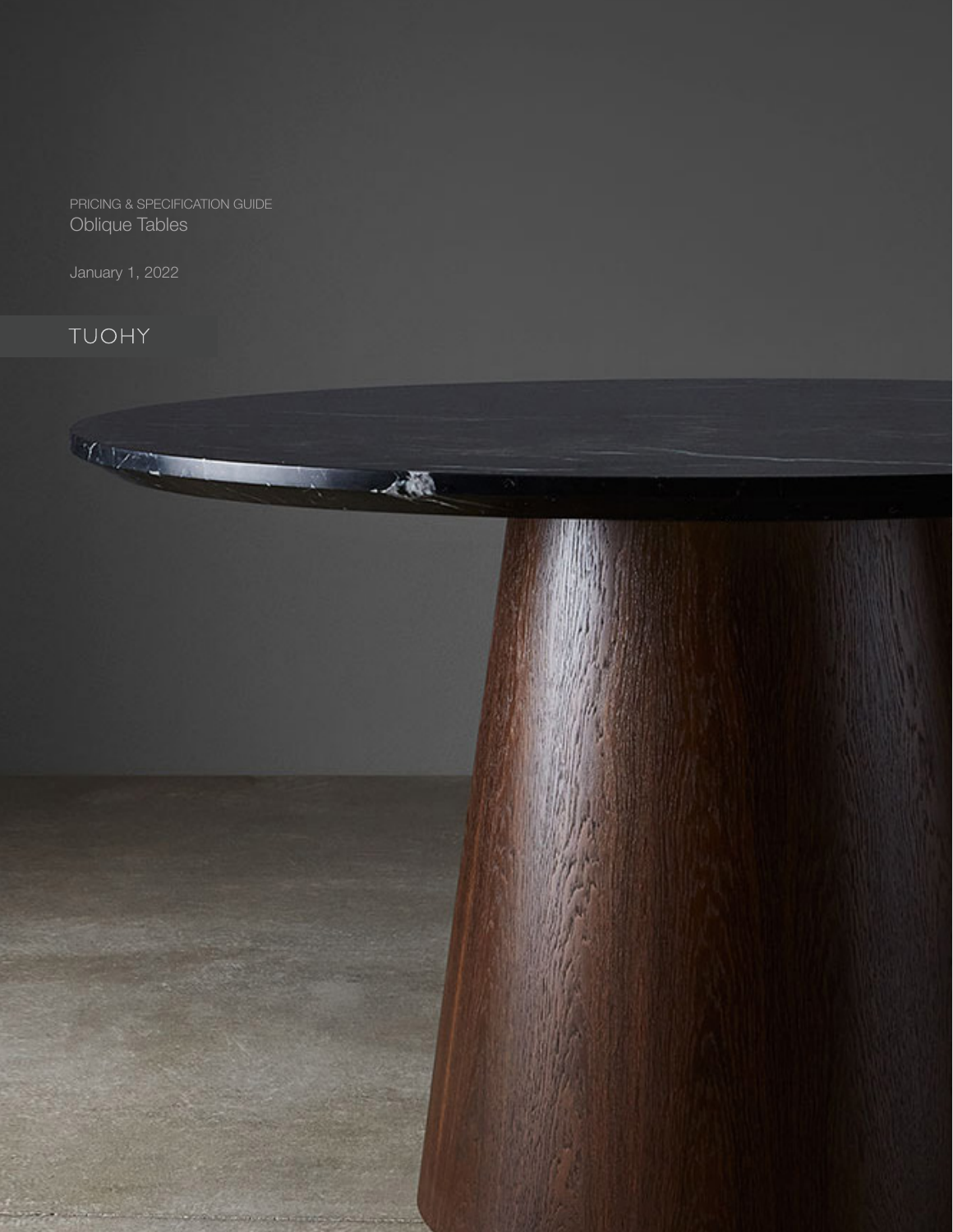## Conference: **Oblique**

| Square Edge     | CO <sub>3</sub> |
|-----------------|-----------------|
| Cantilever Edge | CO <sub>3</sub> |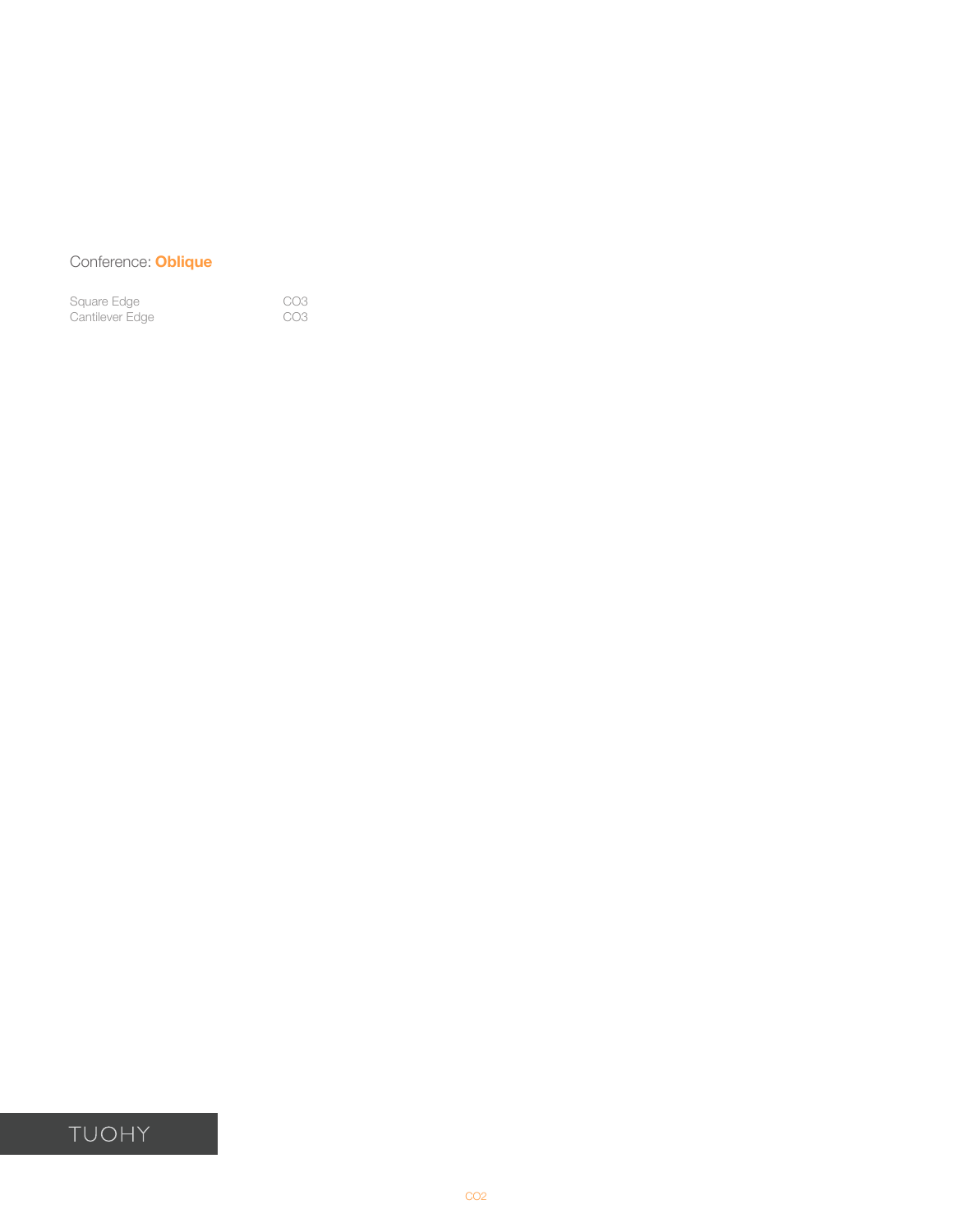<span id="page-2-0"></span>

|             |                          | $Top \oslash$ Base $\oslash$ | Seats   | Prefix Code                      | Wood 1 | Wood 2 | <b>HPL</b> | AcrylicSS | Quartz     | Marble | <b>BPGlass OCUGlass OLGlass</b> |
|-------------|--------------------------|------------------------------|---------|----------------------------------|--------|--------|------------|-----------|------------|--------|---------------------------------|
| Square Edge |                          | Wood Base                    |         |                                  | W1     | W2     | …∟         | $\dots C$ | $\ldots Q$ | M      |                                 |
|             | •48                      | 16/24                        | $4-6$   | <b>BLS48</b>                     | 5106   | 5295   | 4929       | 5367      | 11944      | 11656  |                                 |
|             | 54                       | 22/30                        | $4 - 7$ | <b>BLS54</b>                     | 6023   | 6255   | 5809       | 6270      | 14594      | 14231  |                                 |
|             | 60                       | 28/36                        | $5 - 7$ | <b>BLS60</b>                     | 6498   | 6752   | 6271       | 6783      | 17058      | 16606  |                                 |
|             | Wood Base w/Access Panel |                              |         |                                  |        |        |            |           |            |        |                                 |
|             | 48                       | 16/24                        | 4-6     | <b>BLS48D</b>                    | 5686   | 5712   | 5509       | 5946      | 12204      | 12236  |                                 |
|             | 54                       | 22/30                        | $4 - 7$ | <b>BLS54D</b>                    | 6618   | 6656   | 6406       | 6866      | 15190      | 14827  |                                 |
|             | 60                       | 28/36                        | $5-7$   | <b>BLS60D</b>                    | 7094   | 7140   | 6868       | 7378      | 17654      | 17207  |                                 |
|             | Faux-leather base        |                              |         |                                  |        |        |            |           |            |        |                                 |
|             | 48                       | 16/24                        | $4-6$   | <b>BLS48L</b>                    | 4181   | 4208   | 4004       | 4442      | 11019      | 10732  |                                 |
|             | 54                       | 22/30                        | $4 - 7$ | <b>BLS54L</b>                    | 4668   | 4705   | 4455       | 4915      | 13239      | 12877  |                                 |
|             | 60                       | 28/36                        | $5 - 7$ | <b>BLS60L</b>                    | 5062   | 5108   | 4837       | 5348      | 15623      | 15175  |                                 |
|             |                          |                              |         | Faux-leather base w/access panel |        |        |            |           |            |        |                                 |
|             | 48                       | 16/24                        |         | 4-6 BLS48LD                      | 4598   | 4805   | 4601       | 5039      | 11615      | 11329  |                                 |
|             | 54                       | 22/30                        |         | 4-7 BLS54LD                      | 4819   | 5302   | 5051       | 5512      | 13835      | 13472  |                                 |
|             | 60                       | 28/36                        | $5 - 7$ | BLS60LD                          | 5185   | 5704   | 5453       | 5944      | 16220      | 15771  |                                 |

#### Top Material / Suffix Code / List \$

> To Order:

For product numbers, join the Prefix Code with the top material Suffix Code; read across and down for price. Ex: For 48-in diameter with Wood1 square edge top, product number is BLS48W1; list price is \$5106.

! Notes:

Overall height is 29.5 inches with 1.5-in top for all top materials.

See power data options price list for power options available. Available power options that can be used include Node, MhoB, Dean Z-Mount, and 7w Power-Comm Single Trough. The 4-port Boho can be used in the 54-in and 60-in diameter tables.

Faux leather bases are in Silex std color options

Bases include a cutout to the floor for power; sizes vary by base diameter:

16/24 bases have an 8-in diameter cutout;

22/30 bases have a 14-in diameter cutout; and

28/36 bases have a 20-in diameter cutout.

See drawings below for base detail.

48-in Diameter Table





Specify: Product Number Quantity Tagging Wood Finish

‡ Requires field sub-assembly.

<sup>•</sup> Denotes Item is illustrated.